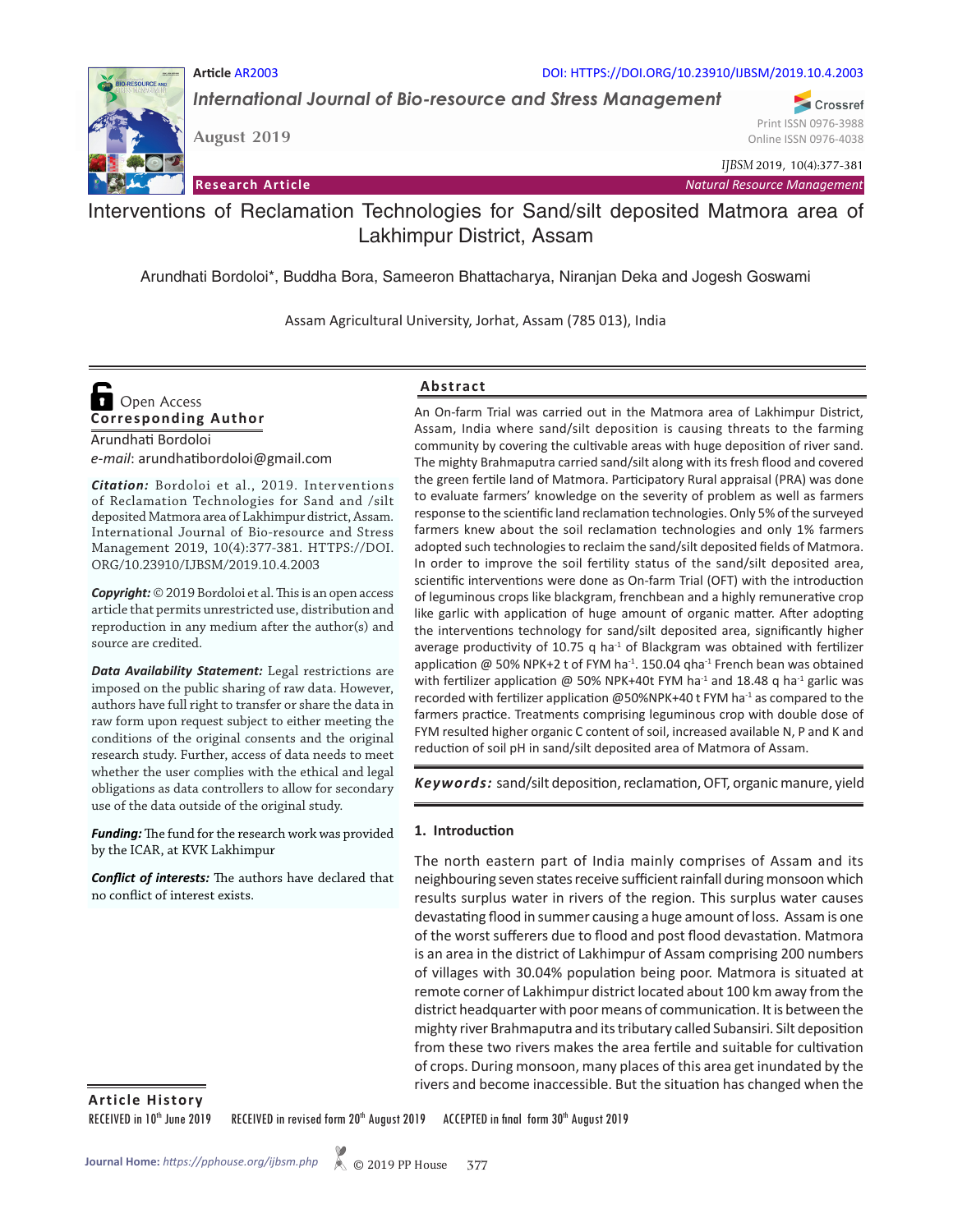fertile land has started converting to a desert like unfertile land. The mighty Brahmaputra carried Sand/silt along with its fresh flood and covered the green fertile land of Matmora. The problem of sand/silt deposition has started in the year 1998 and maximum deposition occurred in the year 2008 which changed the topography of entire Matmora area. All total 98 no of villages covering ca 370 ha area of Matmora, Kherkota and Pub Matmora Gram Panchayat turned into desert like situation by this kind of deposition. Matmora under Dhakuakhana sub-division is now considered as the most affected location of Assam where thousands of farm families have witnessed massive destruction caused by huge sand/ silt deposition. This area is inharited by 58% Schedule Tribe (Mishing community) population. The density of population in this area is 182 persons per sq kilometer and about 93% of its 21186 household's area being affected due to sand and silt deposition. The female and children (0-14 yrs) population affected due to flood and sand/silt deposition was estimated to be 21333 and 18764 (approx) respectively (Bora, 2010). After this destruction, youths have either migrated to Sand/silt nearby areas (60%) and outside the state (20%), leaving their farming practice or struggling in their own land with limited resource for their livelihood. It has so far incurred a loss worth around US\$22.46 million (around ` 90 crore) due to flood and Sand/silt deposition and due to this irrepairable loss Matmora is now an underdeveloped backward area of Assam.

An On Farm Trial was carried out in the Matmora area of Lakhimpur District where Sand/silt deposition is causing threats to the farming community. Participatory Rural appraisal (PRA) was done to evaluate farmers' knowledge on the problem as well as farmers response to the land reclamation technologies. Only 5% of the surveyed farmers knew about the reclamation technologies and only 1% farmers adopted such technologies to reclaim the deposited fields. In order to improve the soil fertility status of the area, scientific interventions were done as OFT with the introduction of leguminous crops like blackgram, french bean and a highly remunerative crop like garlic with application of huge organic matter.

### **2. Materials and Methods**

An On-farm Trial was conducted in Matmora area of Lakhimpur district, Assam of India during the year 2011-12, 2012-13 and 2013-14 in five different villages to assess the effect of reclamation technologies for sand silt deposited areas. The experiment site was located between 27.60°-27.35° north latitude and 94.24°-94.42° east longitude. The experiment site lies in humid and subtropical zone with average rainfall is 2830 mm.

During the initial stage of the experiment, a PRA was conducted on seventy three farmers of three different villages to study their response to reclamation process of Sand/silt deposited in agricultural fields. The PRA was also done to identify the constraints in adopting reclamation technique

in such degraded area. The fertility status of the soil was accessed by taking soil sample from a depth of 0-15 cm from different location of the experiment site before initiation of the experiment. The soils selected for the experiment were deficient in organic carbon (1.12 g  $kg<sup>-1</sup>$ ), available Nitrogen  $(112.46 \text{ kg ha}^{-1})$ , P  $(10.15 \text{ kg ha}^{-1})$  and K  $(220.35 \text{ kg ha}^{-1})$ . The selected soil of the farmer's field was sandy in texture and soil pH was 6.7. Four representative farmers were selected to carry out the On-farm Participatory Trial. The selected interventions for reclamation of deposited area were as follows:  ${\sf T}_{{\bf 1}}$ : Farmers practice (control), T<sub>2</sub>: 100% NPK, T<sub>3</sub>: 50% NPK+100% of FYM, T<sub>4</sub>: 100% NPK+100% FYM, T<sub>5</sub>: 50% RDF+double dose of FYM, T<sub>6</sub>: 100% FYM,  $T<sub>7</sub>$ : Double dose of FYM. These five interventions were applied in five locations in randomized completely block design (RCBD). FYM were applied one month before sowing of the crop, so that well decomposition would take place. The experimental crops were blackgram, followed by garlic which is a very important spice of local population and followed by frenchbean. The experimental plots were divided into five subplots. The recommended package of practices were followed during all the years as given in Table 1.

Soil pH was determined by using pH meter (1:2 soil water ratio) and organic carbon was determined by Walkey and Black method as outlined by Jackson (1967). For available N, the procedure involves distillation of soil with alkaline

| Table 1: Details of experimental operation        |                                        |                              |                                 |  |  |  |
|---------------------------------------------------|----------------------------------------|------------------------------|---------------------------------|--|--|--|
| Operation                                         | Blackgram                              | Garlic                       | French<br>bean                  |  |  |  |
| Variety                                           | Local                                  | Local                        | Vaishnavi                       |  |  |  |
| Soil type                                         | Sandy loam                             | Sandy loam                   | Sandy<br>loam                   |  |  |  |
| Sowing time                                       | Mid Oct-mid<br>Sept                    | Sept-Oct                     | Oct-<br>March                   |  |  |  |
| Seed rate                                         | 20-25 kg ha <sup>-1</sup>              | 350-500<br>cloves ha $^{-1}$ | 50 kg ha $^{-1}$                |  |  |  |
| <b>Spacing</b>                                    | $30x10$ cm <sup>2</sup>                | $15x5 - 7$ cm <sup>2</sup>   | 45x30<br>cm <sup>2</sup>        |  |  |  |
| Manure (RD)                                       | $1$ t ha <sup>-1</sup>                 | 20t ha $^{-1}$               | $20$ t ha $^{-1}$               |  |  |  |
| Manure (Double 2 t ha <sup>-1</sup><br>of RD)     |                                        | 40t ha $^{-1}$               | 40 t ha $^{-1}$                 |  |  |  |
| <b>Fertilizer NPK</b><br>$(1/2 \text{ of RDF})$ @ | 7.5-17.5-0 kg 50-40-30 kg<br>$ha^{-1}$ | $ha^{-1}$                    | 15-20-10<br>kg ha <sup>-1</sup> |  |  |  |

potassium permanganate solution and determining the ammonia liberated Available (Subbiah and Asija, 1956). Available P was determined by Olsen P method (Olsen et al., 1954). Available potassium (K) was extracted from 5 g of soil by shaking with 25 ml of neutral ammonium acetate (pH 7) solution for half an hour and the extract was filtered immediately through a dry filter paper (Whatman no.1) and then potassium concentration in the extract was determined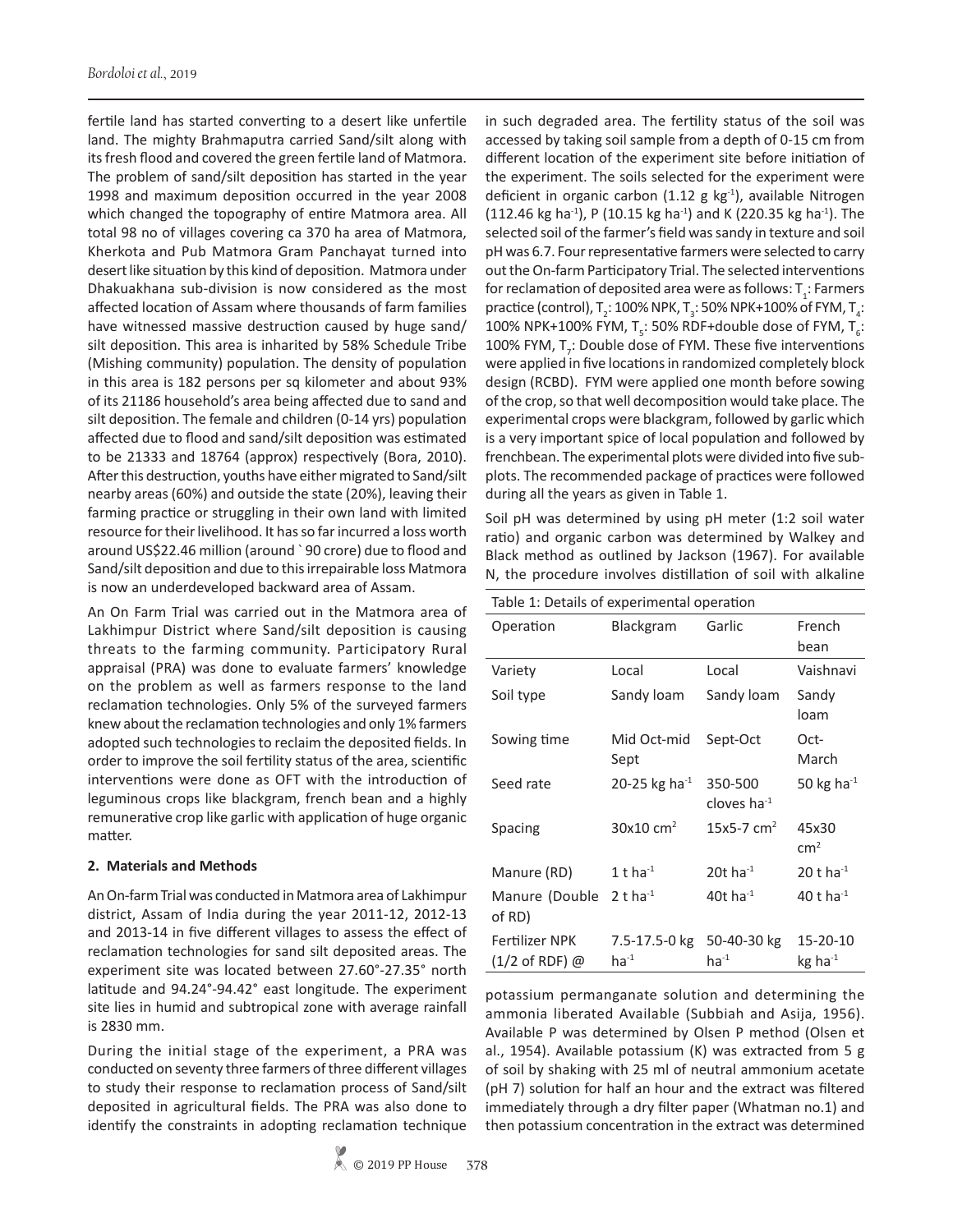by Flame photometer (Hanway and Heidal, 1952).

### **3. Results and Discussion**

It was observed that different sources of nutrients had significant influence on yield parameters of crops cultivated in sand/silt deposited area. For reclamation of the area, application of recommended dose of fertilizer along with FYM  $@$  2 t ha<sup>-1</sup>, 40 t ha<sup>-1</sup> and 40 t ha<sup>-1</sup> were very effective and significantly improve the crop yields of blackgram, garlic and french bean respectively (Table 2). Pooled yield data indicated that the treatment 50% NPK+FYM  $\omega$  2 t2 t ha<sup>-1</sup> for blackgram was the best treatment for sand/silt deposited area with the highest mean yield 10.75 t ha $^{-1}$ . Lowest mean yield of 5.29 q ha<sup>-1</sup> was recorded with farmers practice  $(T_1)$ . It was also observed from the pooled data that grain yield production of

blackgram was highest (11.14 q ha $^{-1}$ ) during the year 2012-13 at  $T_s$ . This may be due to the residual effect of applied organic manure on blackgram. This result is in accordance with Sangeetha et al. (2013) that residual effect of organic manure enhanced the crop yield as compared to NPK. This result also supports the best effect of combined effect of organic matter for groundnut production demonstrated by Patra et al. (2012). Higher seed yield might be due higher growth attributes, enhanced rate of net photosynthesis and higher yield attributes. The results are in close agreement with the observation of Verma et al. (2013), Davari et al. (2012), Kumar et al. (2018); Parewa et al. (2019).

In this present experiment, maximum yield of garlic was recorded 18.29 q ha $^{\text{-}1}$  in T $_{\text{-}}$  treatment (50% NPK+Double FYM)

| Table 2: Response of levels of FYM on crop yield of blackgram, garlic and frenchbean |          |                  |          |       |          |                  |          |       |        |                  |          |        |
|--------------------------------------------------------------------------------------|----------|------------------|----------|-------|----------|------------------|----------|-------|--------|------------------|----------|--------|
| Blackgram<br>Treatment                                                               |          | Avg.             | Garlic   |       | Avg.     | French bean      |          | Avg.  |        |                  |          |        |
|                                                                                      |          | $(q \, ha^{-1})$ |          | Yield |          | $(q \, ha^{-1})$ |          | Yield |        | $(q \, ha^{-1})$ |          | Yield  |
|                                                                                      | $2011 -$ | $2012 -$         | $2013 -$ |       | $2011 -$ | $2012 -$         | $2013 -$ |       | 2011-  | $2012 -$         | $2013 -$ |        |
|                                                                                      | 12       | 13               | 14       |       | 12       | 13               | 14       |       | 12     | 13               | 14       |        |
| $T_{1}$                                                                              | 5.37     | 5.16             | 5.33     | 5.29  | 10.87    | 11.98            | 11.31    | 11.39 | 77.38  | 77.06            | 81.87    | 78.77  |
| $T_{2}$                                                                              | 5.40     | 5.10             | 5.86     | 5.46  | 11.60    | 12.23            | 12.07    | 11.96 | 78.69  | 80.74            | 86.86    | 82.09  |
| $T_{3}$                                                                              | 6.65     | 6.42             | 6.65     | 6.58  | 11.99    | 11.79            | 12.60    | 12.13 | 111.86 | 116.47           | 117.55   | 115.29 |
| $T_{4}$                                                                              | 6.35     | 6.73             | 6.08     | 6.39  | 12.35    | 12.29            | 13.46    | 12.70 | 120.91 | 123.39           | 138.22   | 127.51 |
| $T_{5}$                                                                              | 10.39    | 10.73            | 11.14    | 10.75 | 17.87    | 18.51            | 18.48    | 18.29 | 133.45 | 147.75           | 168.93   | 150.04 |
| $T_{6}$                                                                              | 5.88     | 6.40             | 6.26     | 6.18  | 13.09    | 13.42            | 13.94    | 13.48 | 109.67 | 118.64           | 121.49   | 116.60 |
| $T_{7}$                                                                              | 6.63     | 8.87             | 10.02    | 8.50  | 13.78    | 16.93            | 17.06    | 15.93 | 124.13 | 136.07           | 140.45   | 133.55 |
| CD $(p=0.05)$                                                                        | 4.15     | 4.59             | 4.16     |       | 5.36     | 6.10             | 6.24     |       | 13.60  | 9.89             | 9.92     |        |

 $T_i$ : Farmers practice (control);  $T_2$ : 100% NPK;  $T_3$ : 50% NPK+100% of FYM;  $T_4$ : 100% NPK+100% FYM;  $T_5$ : 50% RDF+double dose of FYM, T<sub>6</sub>: 100% FYM, T<sub>7</sub>: Double dose of FYM

and lowest yield was obtained from farmers practice (11.39 q ha<sup>-1</sup>). Recommended dose of NPK+FYM (T<sub>4</sub>) could produce only 12.7 q ha<sup>-1</sup> in the sand/silt deposited degraded soil, which is significantly lower than  $T_{5}$  and  $T_{7}$  treatment. Similar result was obtained by Abood et al. (2013), who reported that plant height, mean weight of bulb and number of cloves in each bulb of garlic were increased under favorable treatment of organic manure. In our On Farm Trial, highest yield of garlic (18.48 q ha<sup>-1</sup>) was obtained in the third year of  $T<sub>r</sub>$  (50% NPK+Double FYM). However, Mohd et al. (2011) obtained maximum benefit in 50% NPK+50% FYM treatment. As our soil is highly deficient in organic matter and soil nutrients, therefore double dose of FYM is beneficial for higher crop production.

Similarly, highest mean yield of french bean (150.04 q ha<sup>-1</sup>) were observed under the application of 50% NPK+FYM @ 40 t ha $^{-1}$  which was significantly higher than the farmers practice 78.77 q ha $^{-1}$  respectively. Application of double dose of FYM i.e. 40 t ha $^4$  (T<sub>7</sub>) also produced significantly higher mean crop yield 135.55 t ha<sup>-1</sup> as compared to NPK, NPK+FYM, 1/2 NPK+FYM, FYM

and farmers practice. Maximum yield of french bean (168.93 q ha<sup>-1</sup>) was recorded at the third year of experiment in T<sub>5</sub> (double dose of FYM). This result may be due to higher nodulation in presence of sufficient organic matter as well as residual effect of organic matter in such a degraded soil. These results are in conformity with findings of Singh and Chauhan (2009) who recorded that no of frenchbean pod plant $1$  and nodulation by FYM treatment was higher than NPK treatment, which also support the findings of Rameshwar (2006). This result is also in accordance with the findings of Kumaran (2001).

The results pertaining on application of organic manure had a significant influence on organic carbon, soil pH and soil NPK (Table 3). After the completion of the experiment, soil organic carbon was found highest in treatment T<sub>7</sub> (14.35 g kg<sup>-1</sup>) which is significantly higher than rest of the treatments. Application of organic manure alone or combination with NPK reduced the soil pH significantly. Maximum reduction in soil pH was noticed on application of 50% NPK+double dose of FYM (5.54) along with maximum release of available N (207.23 kg ha<sup>-1</sup>), P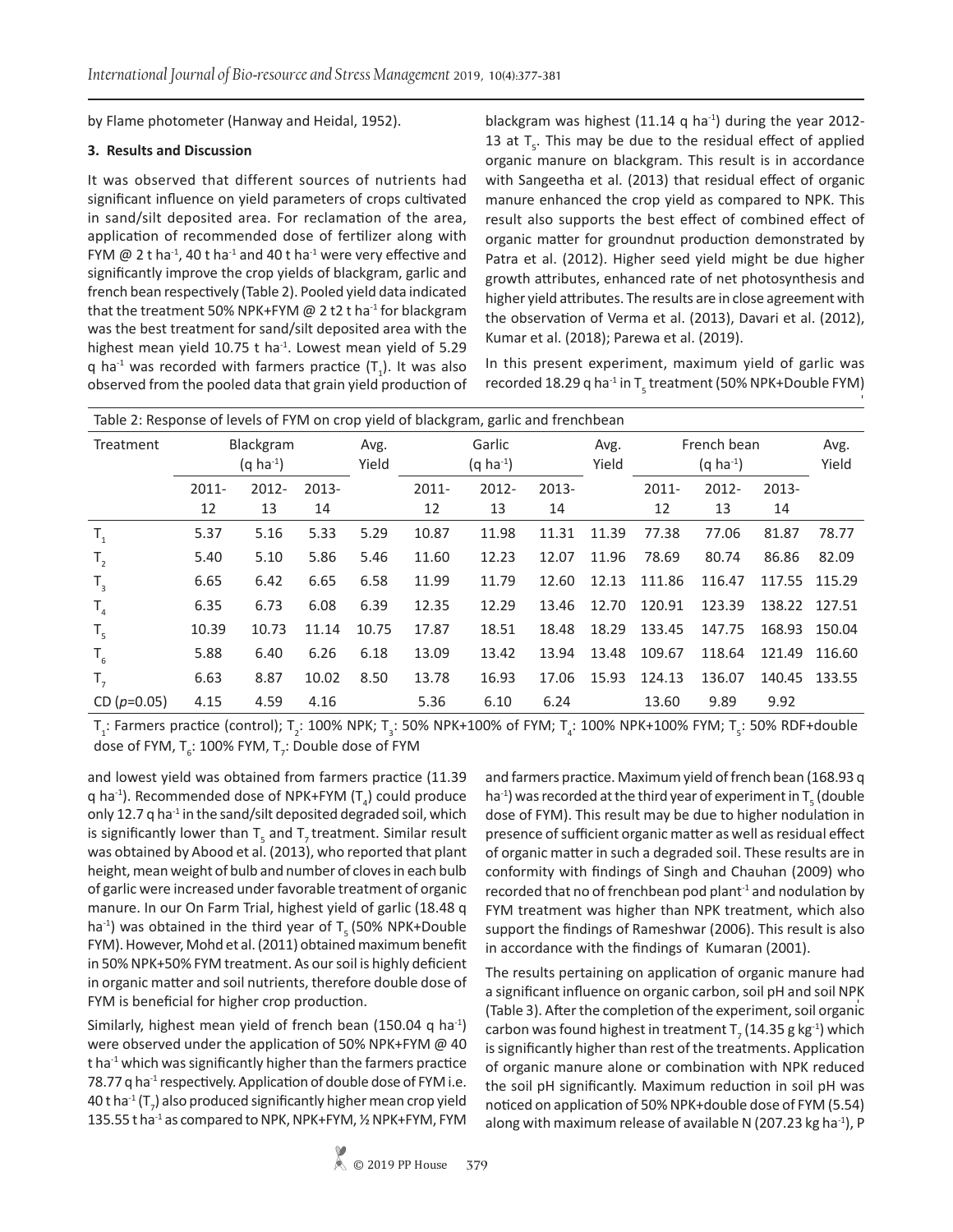| dvdildule inn cuilteill |                  |      |             |             |             |  |
|-------------------------|------------------|------|-------------|-------------|-------------|--|
| Treatment               | Organic          | Soil | Ν           | P           | К           |  |
|                         | C (g $kg^{-1}$ ) | рH   | $(kg ha-1)$ | $(kg ha-1)$ | $(kg ha-1)$ |  |
| $T_{1}$                 | 1.18             | 6.54 | 117.54      | 10.58       | 222.91      |  |
| T,                      | 1.20             | 6.36 | 118.406     | 10.75       | 224.55      |  |
| $T_{3}$                 | 2.32             | 5.92 | 140.59      | 13.67       | 232.94      |  |
| $T_{\rm A}$             | 1.92             | 5.88 | 142.33      | 14.33       | 231.62      |  |
| $T_{\rm g}$             | 11.47            | 5.54 | 207.228     | 20.51       | 282.06      |  |
| $T_{6}$                 | 1.82             | 5.88 | 179.664     | 14.52       | 255.07      |  |
| $T_{7}$                 | 14.35            | 5.7  | 195.482     | 18.05       | 269.88      |  |
| $CD(p=0.05)$            | 3.06             | 0.28 | 16.98       | 4.72        | 12.75       |  |

Table 3: Effect of organic manure on soil organic carbon, pH, available NPK content

(20.51 kg ha<sup>-1</sup>) and K (282.06 kg ha<sup>-1</sup>) as compared to farmers practice (pH 6.54). The improved nutrient status of soil over initial values might be attributed to the mineralization of applied FYM (Pankaj et al., 2006) and contribution of applied NPK to the soil (Thorie et al., 2013). Integrated use of chemical fertilizer and huge amount of organic manure could enhance the chemical properties of soils of sand/silt deposited area. These findings are supported by the findings of Rakeib et al. (2011) and Singh et al. (2018). The results of the experiment also supported the concept climate resilient agriculture to cope with the adverse situation in agriculture which is found similar with the findings of Dahal et al. (2019).

## **4. Conclusion**

Application of 50% NPK+double dose of FYM recorded the maximum crop yield in all the three crops viz., blackgram, garlic and frenchbean as compared to other treatments. Therefore 50% NPK+double dose of FYM proved the best nutrient management practice for reclamation of sand/silt deposited area not only to produce higher crop yield, but also in improving available nutrients under sand/silt deposition condition of Assam.

## **5. References**

- Abood, M.A., Jasim, A.A., Fahmi, A.H.,Khalifbadawai, T., 2013. Quality effect of organic fertilizers on some soil properties, growth and yield of Garlic (*Allium sativum* L). International Journal of Agricultural Science and Research 3(5), 25–32.
- Bora, M.C., 2010. The Flood Situation of Assam-A Case Study, BALWOIS 2010-Ohrid, Republic of Macedonia- 25, 29 May
- Dahal, D., Ghosh, J., Chetri, B., 2019. Impact of Bio-accelerated Farming against Conventional Farming System on Green Gram (*Vigna radiata* L.) under Rainfed Condition: Adaptive Management Enhances the Resilience to Climate Change. International Journal of Agriculture, Environment and Biotechnology 10(1), 096–106.
- Davari, M.R., Sharma, S.N., Mirzakhani, M., 2012. The effect of combinations of organic materials and biofertilisers on productivity, grain quality, nutrient uptake and economics in organic farming of wheat. Journal of Organic Systems 7(2), 26–35.
- Hanway, J.H.S., Heidal, 1952. Soil testing laboratory procedures. Jowa Agriculture 57, 1–31.
- Jackson, M.L., 1967. Soil chemical analysis. Prentice Hall of India Pvt. Ltd., New Delhi, India.
- Kumaran, S., 2001. Response of groundnut to organic manure, fertilizer levels, split application of phosphorus and gypsum application under irrigated condition. Research on Crops 2(2), 156–158.
- Kumar, S., Satyavan, Bishnoi, D.P., Kumar, N., Dhillion, A., 2018. Effect of integrated nutrient management on yield and yield attributes and economics of wheat (*Triticum aestivum* L.) under saline and non-saline irrigation water. International Journal of Current Microbiology and Applied Sciences 7(5), 618–628.
- Mohd., T.A., Desai, J.D., Parmar, S.B., Parmar, B.R., 2011. Effect of organic and inorganic fertilizers on growth, yield and quality of garlic cv GG.-1. The Asian journal of Horticulture 6(1), 52–55.
- Olsen, S.R., Cole, C.V., Watanabe, F.S., Dean, L.A., 1954. Estimation of available phosphorus in soils by extraction with sodium bicarbonate.Circular of U.S. Department of Agriculture, 939.
- Pankaj, S., Singh, S., Chaubey, A.K., 2006. Effect of integrated nutrient management on soil fertility, nutrient uptake and yield in rice- European Dill (*Anethium graveolens*  L.) cropping system. International Journal of agricultural Sciences 2(2), 612–617.
- Patra, P. S., Sinha, B., Paramanik, B., Mula, G., 2012. Agronomic Efficiency, Partial Factor Productivity and Seed Yield of Groundnut (*Arachis hypogeae* L.) as Influenced by Different Sources of Organic Manures. International Journal of Bio-resource and Stress Management 3(2), 173–176.
- Parewa, H.P., Ram, M., Jain, L.K., Choudhary, A., Ratnoo, S.D., 2019. Impact of Organic Nutrient Management Practices on Yield Attributes, Yield and Economics Of wheat (*Triticum aestivum* L.). International Journal of Bio-resource and Stress Management 10(3), 257–260.
- Rameshwar, Dogra, V., Sharma, G.D., Rana, S., 2006. Effect of FYM and sand application on Barley (*Hordeumvulgare*) under Barley–fallow cropping system in the cold desert region of Himachal Pradesh. Himachal Journal of Agricultural Research 32(2), 22–24.
- Rakib, M., Banerjee, M., Malik, G.C., 2011. Effect of integrated nutrient management on biometric parameters, yield parameters and economics of baby corn (*Zea mays* L.). International Journal of Agriculture, Environment and Biotechnology 4(1), 21–26.
- Sangeetha, S.P., Balakrishnan, A., Devasenapothy, P., 2013.